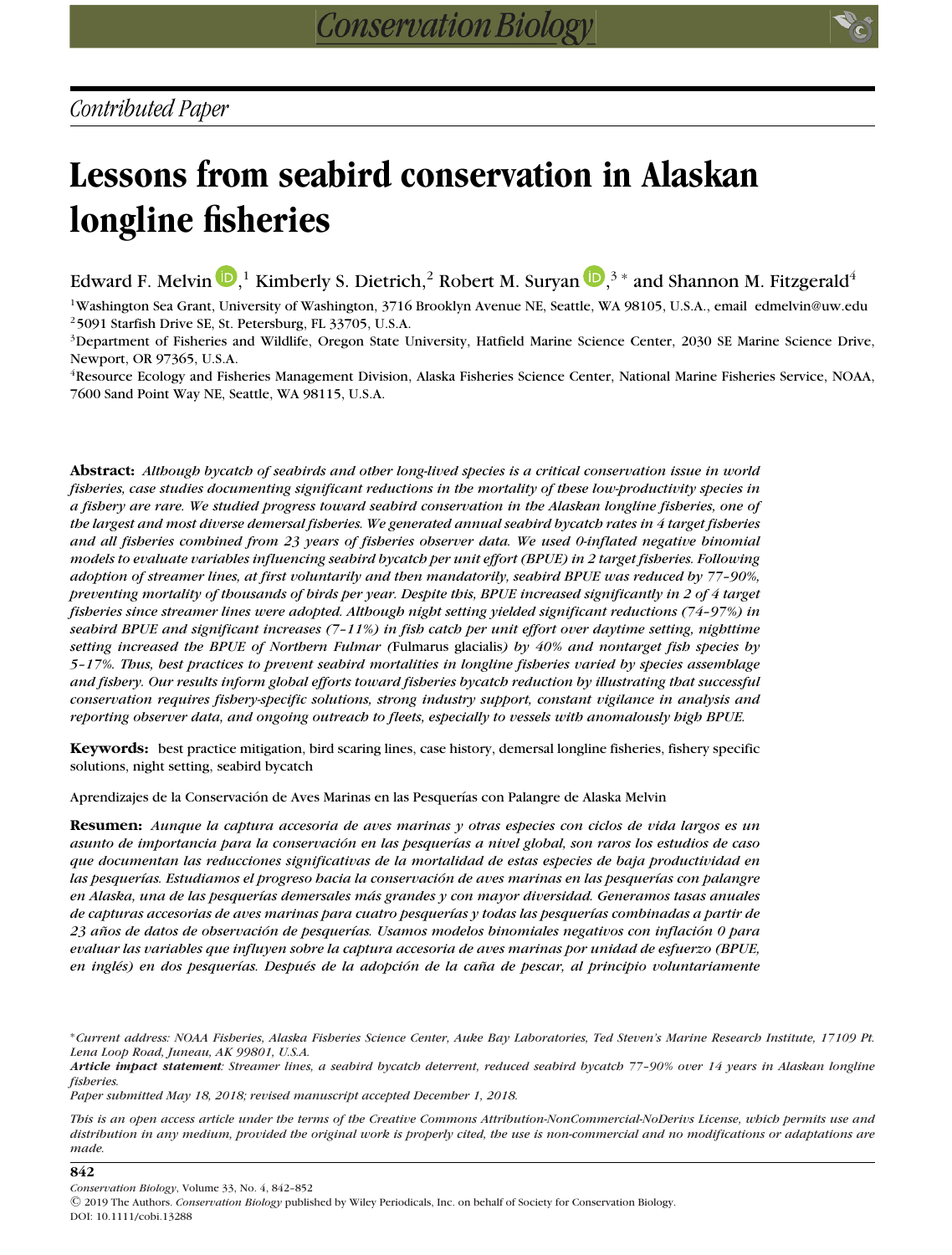*y despu´es de manera obligatoria, el BPUE de aves marinas se redujo entre un 77 y 90%, lo que previno la mortalidad de miles de aves por año. A pesar de esto, el BPUE incrementó significativamente en dos de las cuatro pesquer´ıas diana desde que se adoptaron las canas de pescar. Aunque las puestas nocturnas ˜ resultaron en reducciones significativas (74-97%) en el BPUE de aves marinas e incrementos significativos (7-11%) en la captura de peces por unidad de esfuerzo comparadas con las puestas diurnas, las puestas nocturnas incrementaron el BPUE del fulmar boreal (Fulmarus glacialis) en un 40% y entre un 5 y 17% el de las especies de peces cuya captura no es relevante para las pesquer´ıas. Por lo tanto, las mejores practicas para ´ prevenir la mortalidad de las aves marinas en las pesquer´ıas con palangre variaron dependiendo del grupo de especies y de la pesquer´ıa. Nuestros resultados informan a los esfuerzos globales hacia la reduccion de la ´ captura accesoria de las pesquer´ıas al ilustrar que la conservacion exitosa requiere de soluciones espec ´ ´ıficas por pesquer´ıa, un fuerte apoyo por parte de la industria, una vigilancia constante del analisis y el reporte de ´ los datos de observación, y una participación continua de las flotas, especialmente en el caso de navíos con un BPUE anormalmente alto.*

Palabras Clave: captura accesoria de aves marinas, historia de caso, líneas espanta aves, mitigación de mejor práctica, pesquerías demersales con palangre, puesta nocturna, soluciones específicas por pesquería

摘要: 尽管全世界的渔场都面临着海鸟和其它寿命长的物种遭到兼捕这样一个重要保护问题, 但关于渔场中这 些低繁殖率物种的死亡率显著下降的案例分析仍然很少。本研究分析了规模最大、种类最多的底层渔场之一 的阿拉斯加延绳钓渔场在海鸟保护方面的进展。我们根据 23 年间渔场的观察数据, 获得了四个目标渔场和所 有渔场整体上每年海鸟兼捕率的数据, 并用零膨胀负二项模型估计了两个目标渔场中影响每单位工作量的海鸟 兼捕量 (bycatcb per unit effort, BPUE) 的因素。在从自愿到强制性地采用了飞绳钓方法之后, 海鸟 BPUE 减 少了77-90%, 每年防止了数千只鸟的死亡。尽管如此, 采用飞绳钓后, 四个目标渔场中还是有两个渔场 BPUE 显著增加。虽然夜间放钓竿相比于日间放钓竿, 海鸟 BPUE 显著减少 (74-97%), 且每单位工作量的渔获量显著 增加 (7-11%), 但夜间放钓竿导致暴雪鹱 (Fulmarus glacialis) 的 *BPUE* 增加了40%, 非目标鱼种的 *BPUE* 也增加 了5-17%。因此,防止延绳钓渔场中海鸟死亡的最佳实践取决于物种群落和渔场的具体情况。我们的结果阐明 了成功的保护需要针对各个渔场制定解决方案、有强有力的产业支持、对观察数据的分析和报告保持谨慎, 以 及要注意不断扩大的船队, 特别是引起异常高 BPUE 的船只。这些结果为全球渔场减少兼捕的努力提供了重要 *信息。【翻译: 胡怡思; 审校: 聂永刚】* 

**关键词:** 海鸟兼捕, 底层延绳钓渔场, 鸟类警戒线, 夜间布设钓竿, 减缓影响的最佳实践, 历史案例, 渔场特异的解 决方案

## **Introduction**

Incidental mortality (bycatch) of long-lived, lowproductivity fauna (e.g., marine mammals, turtles, seabirds, elasmobranchs) ranks among the most critical conservation issues in world fisheries (Zydelis et al. 2009; Lewison et al. 2014). Stemming fishery bycatch, especially of the most vulnerable species, is a fundamental component of successful ecosystem-based fishery management (Hilborn 2011). Seabird bycatch in longline fisheries is linked to population declines and poor recovery of seabird populations and is the primary at-sea threat to albatrosses and petrels (Croxall et al. 2012). Attracted to offal and bait from fishing vessels, seabirds can become hooked and drown while foraging on baited hooks as they sink during longline deployment. The annual mortality of seabirds attributable to longline fisheries is estimated in the hundreds of thousands (Anderson et al. 2011).

Quantifying the extent of longline mortality relies on documentation by fishery observers and reporting by fishery managers. In general, the existence, extent, and quality of fishery observer programs and bycatch reporting vary across fisheries. Despite global attention in response to fishery-caused population declines and the development of best practice seabird-mitigation recommendations (CCAMLR 2003; ACAP 2010), few case studies exist documenting significant reductions in the mortality of seabirds or other low-productivity species in a fishery following the implementation of conservation measures (Cox et al. 2007).

In Alaska, from 1993 to 1999, estimated annual seabird bycatch of all seabird species averaged 16,137 birds/ year (0.083 birds/1,000 hooks) and ranged from 9,171 to 26,270 birds (Fitzgerald et al. 2008). Seabird bycatch concerns in Alaskan longline fisheries initially focused on Short-tailed Albatross (*Phoebastria albatrus*), a species once thought extinct and now listed as vulnerable to extinction by global criteria (IUCN 2017) and endangered under the U.S. Endangered Species Act (ESA) (USFWS 2008). Regulation under the ESA established an incidental-take limit for Short-tailed Albatross from 1 bird annually to 6 birds biennially for all Alaskan longline fisheries. Conservation efforts also called for research to determine the effectiveness of recommended seabird deterrent measures, analyze options to improve their effectiveness, and modify existing regulations based on the outcome. In 1999 and 2000, the fishing industry, researchers, and fishery and wildlife managers collaborated on testing of seabird bycatch avoidance options in Alaskan longline fisheries. Streamer lines (or bird scaring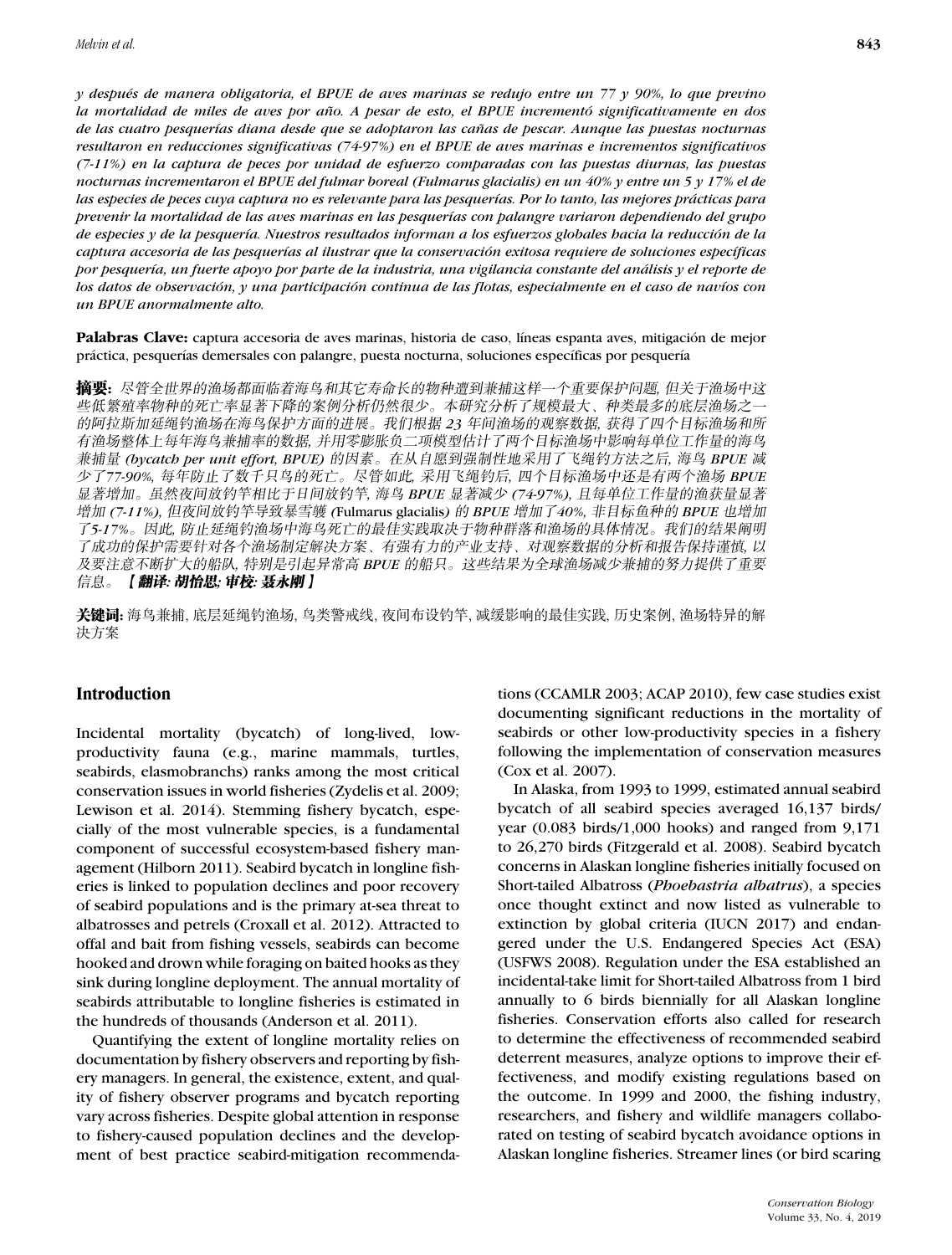or tori lines) were determined the best option because they reduced seabird bycatch per unit effort (BPUE) of surface-foraging birds, a guild that includes albatrosses, by 88–100% compared with no deterrent in the 2 fisheries examined (Melvin et al. 2001). Streamer lines with performance and material standards were adopted voluntarily by the fishing industry in 2002 and mandated in 2004.

We compared seabird BPUE in Alaskan longline fisheries based on 23 years of data collected by fisheries observers in the North Pacific Observer Program before and after the adoption of streamer lines and modeled recent trends in seabird BPUE in the sablefish (*Anoplopoma fimbria*) and Pacific cod (*Gadus macrocephalus*) fisheries following the adoption of streamer lines. We sought to determine whether seabird conservation can be achieved in a diverse demersal longline fishery with measures demonstrated to be effective through research; assess recent trends and evaluate variables influencing BPUE; and identify alternative management options that might further improve seabird conservation in Alaskan longline fisheries.

## **Methods**

#### **Fishery Description and Observer Data**

The Alaskan longline fishery is one of the largest (US\$300 million ex-vessel value) and most diverse demersal longline fisheries in the world. Mostly separate fleets target 4 species: sablefish, 300 vessels; Pacific halibut (*Hippoglossus stenolepis*), 900 vessels; Pacific cod, 130 vessels; and Greenland turbot (*Reinhardtius hippoglossoides*), 7 vessels.

Most fishing vessels operating in Alaska must have a fisheries observer for some or all of their fishing days. Prior to 2013, observer requirements were based on vessel length (minimum 38.1 m) and excluded the halibut fishery. With the restructuring of the observer program in 2013, vessel selection was randomized and observer coverage was expanded to include smaller vessels (minimum 12.2 m) and those targeting halibut. Target species is determined by the dominant species by weight landed following a given vessel trip and is not a factor in assigning observers to vessels (Cahalan et al. 2014).

#### **Data Analyses**

We analyzed observer program catch and effort data for Alaskan longline fisheries from 1993, when seabirds were first included in observer catch sampling, through 2015. We excluded sets with <20% of the hooks monitored, research sets, and sets with missing data (or  $\sim$  2.5% of the sampled sets).

Numbers of sampled hooks in a given set varied by more than 2 orders of magnitude; therefore, we used weighted means and standard errors of BPUE with sampled hooks as the weighting factor. We calculated SE of weighted means with the approximate ratio variance (Cochran 1977; Gatz & Smith 1995). We compared day versus night BPUE (birds/1,000 hooks) and target fish catch per unit effort (CPUE) (kg/1,000 hooks) after streamer-line adoption (2002 to 2015) with a nonparametric rank Mann–Whitney *U* test. In night sets, the first hook was deployed after civil dusk and before civil dawn (sun angle  $>6^\circ$  below horizon). We also examined the BPUE of individual vessels in the period following the restructuring of the observer program (2013 to 2015) to determine whether some vessels accounted for a disproportionate bycatch of seabirds.

Seabird bycatch events were rare and yielded data that were zero-inflated and overdispersed. We used a Vuong test to establish that zero-models were superior to noninflated models and a boundary likelihood ratio test to establish that a negative binomial distribution was preferred over a Poisson distribution in zero-inflated models (Hilbe 2013). Zero-inflated negative binomial models that incorporate a count and binomial processes in the same model (Hilbe 2013; Zuur & Ieno 2016*a*, 2016*b*) were used to evaluate variables influencing seabird BPUE (Supporting Information). The response variable was the number of birds caught in a sample (within a set); the log of sampled hooks was included as an offset. We used a forward, followed by a backward, stepping variable-selection process that retained variables with the lowest AIC and were significant based on standard likelihood-ratio tests (Hilbe 2013). We also monitored changes to the dispersion statistic and the significance of robust SE estimates around coefficients. We excluded models with large SEs around coefficients even if AIC improved. Final models were those with the fewest factors relative to competing models within a  $\triangle$ AIC of <2 (Burnham & Anderson 2002). The full time-series models included 3 terms (Supporting Information), and all single-term interactions were tested. Postadoption models included nearly 3 times as many terms (Supporting Information); therefore, we included only a subset of possible single-term interactions based on relevance to our objectives, potential fisheries management implications, and results from previous studies (Dietrich et al. 2009). All analyses were conducted in R statistical software version 3.3.2 with the pscl and lmtest packages (Zeileis et al. 2008; Jackman 2015; R Core Team 2016).

For our models and most comparisons, seabirds were categorized as albatross (Laysan [*Phoebastria immutabilis*], Black-footed [*P. nigripes*], Short-tailed [*P. albatrus*]) or nonalbatross (primarily Northern Fulmar [*Fulmarus glacialis*], gulls [*Larus* spp.], and shearwaters, Short-tailed [*Ardenna tenuirostris*] and Sooty [*A. grisea*]). We modeled BPUE with respect to all or a subset of 4 temporal (pre- or poststreamer-lines era, year, season, time of day), 2 spatial (area, water depth), and 3 fishery (processor type, hooks set, target CPUE) variables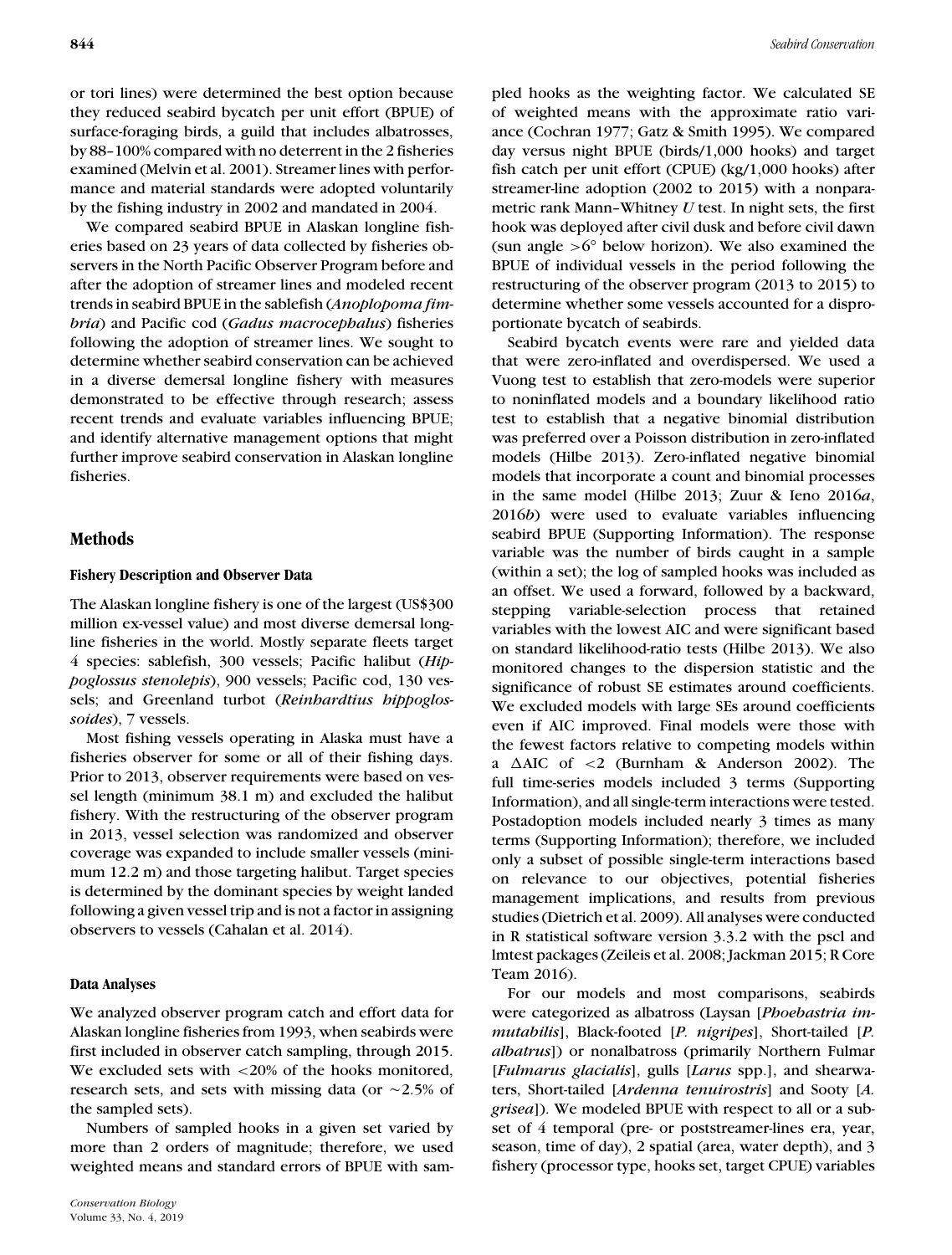

*Figure 1. The annual weighted mean bycatch rate of albatrosses and nonalbatross species in all Alaskan longline fisheries combined from 1993 to 2015 derived from North Pacific Observer Program data (error bars, weighted SE).*

(Supporting Information). Continuous variables, except year, were centered (value minus the mean).

We modeled BPUE in the 2 fisheries that were sampled most—sablefish and cod fisheries. Nonalbatross BPUEs were modeled in both fisheries. Albatross bycatch, however, was modeled only in the sablefish fishery—the fishery with the highest albatross BPUE. Albatross BPUE was not modeled in the cod fishery because albatross bycatch was rare (0.07–0.7% of sets) and BPUE was exceedingly low, despite accounting for 88% of hooks observed. Halibut and turbot were not modeled because the halibut fishery has been monitored only since 2013 and effort in the turbot fishery was low in the postadoption era. In all 3 cases, we generated models for the entire 23-year data set to compare BPUE before and after streamer-line adoption and for the 14 years after streamer-line adoption to explore variables affecting seabird bycatch.

# **Results**

Observers reported  $45,337$  seabirds caught in  $>0.25$  million sets of a billion hooks (Table 1). The BPUE of albatross and nonalbatross species dropped precipitously from highs in the middle to late 1990s to new lows starting in 2002 with the voluntary adoption of streamer lines (Fig. 1).

#### **Before and After Streamer-Line Adoption**

Over the 9 years prior to voluntary adoption of streamer lines, observers reported 31,988 seabirds caught during  $>98,000$  sets of over 370 million hooks (mean BPUE  $=$ 0.086 [SE 0.002]) (Table 1). Albatrosses were 6.1% of observed seabird bycatch, and the remainder was nonalbatross species (93.9%) (Table 1). Albatross BPUE was highest in sablefish and turbot fisheries and lowest in cod fishery (Table 2). In contrast, BPUEs of nonalbatross species were similarly high in cod and turbot fisheries and lowest in sablefish fishery (Table 2).

Over the longer period after streamer-line adoption (14 years), observers reported 13,389 seabirds caught during over 164,000 sets of over 703 million hooks (mean  $B PUE = 0.019$  [SE  $< 0.001$ ]), a 78% decrease from before adoption (Table 1).

#### **Models Before Versus After Streamer-Line Adoption**

For the albatross and sablefish model, era, season, and area were retained in the count and binomial components of the final best-fit model (Supporting Information), meaning both the number and magnitude of bycatch events decreased significantly across seasons and areas after streamer lines were implemented in the sablefish fishery. Mean albatross BPUE decreased by over a factor of 3 between pre- and postadoption eras. The interaction between season and area was also significant in both parts of the model, suggesting that predicted occurrence and magnitude of bycatch events varied differently among the 4 geographic areas for the first and second halves of the season. The era–area interaction was significant in only the binomial component of our model, suggesting the likelihood of 0 bycatch events varied differently among 4 areas before and after streamer-line adoption.

For the nonalbatross sablefish model, era and area were included in the count and binomial components of the final best-fit model (Supporting Information), meaning both the number and magnitude of nonalbatross bycatch events decreased significantly across the 4 geographic areas after streamer lines were implemented in the sablefish fishery. Season was included in only the binomial component of our model, suggesting the likelihood of a bycatch event of a nonalbatross species was reduced across seasons but not the magnitude of the event. Mean nonalbatross BPUE decreased by over a factor of 2.6 between the pre- and postadoption eras. The only significant interaction was between era and area in the model's count component, suggesting the pattern of the magnitude of bycatch events of nonalbatross species varied differently among the 4 areas before and after streamer lines were implemented in the sablefish fishery.

For the nonalbatross Pacific cod model, only era was included in both the count and binomial components of the final best-fit model (Supporting Information), meaning both the number and magnitude of nonalbatross bycatch events decreased significantly after streamer lines were implemented in the Pacific cod fishery. Season was included in only the model's count component, suggesting the predicted magnitude of nonalbatross bycatch events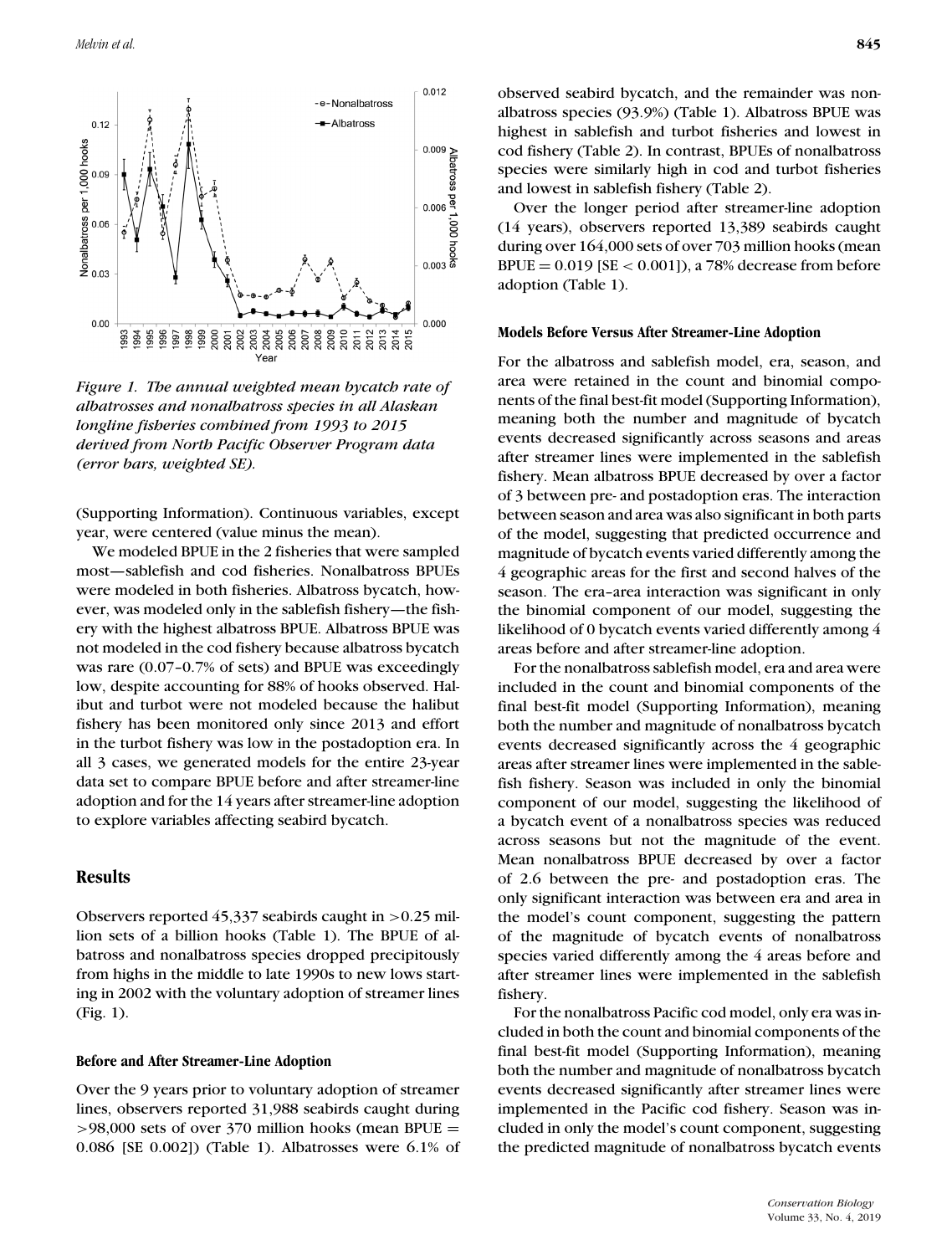|                               |         | Preadoption        |         | Postadoption       |                          |
|-------------------------------|---------|--------------------|---------|--------------------|--------------------------|
| Variable                      | number  | $BPUE^c$ (SE)      | number  | <b>BPUE</b> (SE)   | BPUE decrease $(\%)^d$   |
| Hooks sampled (x 1,000)       | 370,458 |                    | 703,120 |                    |                          |
| Sets sampled                  | 98,700  |                    | 164,779 |                    |                          |
| Sets with albatross (%)       | 12      |                    | 0.2     |                    |                          |
| Sets with nonalbatross (%)    | 9       |                    | 4       |                    |                          |
| Total albatross               | 1,959   | 0.0053<br>(0.0002) | 392     | 0.0006<br>(0.0000) | 88.7                     |
| <b>Black-footed Albatross</b> | 310     | 0.0008<br>(0.0001) | 135     | 0.0002<br>(0.0000) | 75.0                     |
| Laysan Albatross              | 1,415   | 0.0038<br>(0.0002) | 245     | 0.0003<br>(0.0000) | 92.1                     |
| <b>Short-tailed Albatross</b> | 3       | $\Omega$<br>(0)    | $4^e$   | $\Omega$<br>(0)    | $\overline{\phantom{a}}$ |
| Unidentified albatross        | 231     | 0.0811<br>(0.0000) | 8       | 0.0185<br>(0.0000) | 77.2                     |
| Total nonalbatross            | 30,029  | 0.081<br>(0.0016)  | 12,997  | 0.018<br>(0.0004)  | 77.8                     |
| Northern Fulmar               | 18,999  | 0.0513<br>(0.0013) | 6,816   | 0.0097<br>(0.0003) | 81.1                     |
| Gulls                         | 5,692   | 0.0154<br>(0.0005) | 3,565   | 0.0051<br>(0.0002) | 66.9                     |
| Shearwater spp.               | 1,168   | 0.0032<br>(0.002)  | 1,563   | 0.0022<br>(0.0001) | 31.3                     |
| Other $\int$                  | 4,170   | 0.0113<br>(0.0005) | 1,053   | 0.0015<br>(0.0001) | 86.7                     |
| <b>Total birds</b>            | 31,988  | 0.086<br>(0.0017)  | 13,389  | 0.019<br>(0.0004)  | 77.9                     |

**Table 1. Summary of observed (unextrapolated) longline effort***<sup>a</sup>* **and seabird bycatch by species***<sup>b</sup>* **before (1993 to 2001) and after (2002 to 2015) adoption of streamer lines in Alaskan longline fisheries.**

*aHooks, sets sampled, and number of sets with albatross and nonalbatross bycatch.*

*bBird numbers, weighted mean bycatch per unit effort (BPUE) (birds/1,000 hooks), and weighted SE.*

*cBirds/1,000 hooks.*

*dPercent change in BPUE after streamerline adoption.*

*eOne additional Short-tailed Albatross was caught but excluded from this analysis based on our criteria to exclude sets with* <*20% of the hooks monitored.*

*f Includes unidentified birds (97%),* Rissa *spp. (1.5%), Alcidae (1.2%),* Stercorarius *spp. (0.1%), and* Oceanodroma *spp. (*<*0.1%).*

was variable among seasons but not the predicted likelihood of an event. The mean nonalbatross BPUE in the cod fishery decreased by more than a factor of 3.7 between the pre- and postadoption eras. The only significant interaction was between era and season in the model's count component, suggesting the magnitude of bycatch events of nonalbatross species varied differently among era-season pairings.

## **Postadoption Models**

In the albatross sablefish model, season and area were included in the count and binomial components of the final best-fit model (Supporting Information), whereas year— a continuous variable— was significant in only the count component and time of day was significant in the binomial component of the model. No significant first-order interactions were detected. Although predicted mean albatross BPUE decreased in the postadoption era by 68.5% compared with the preadoption era, it steadily and significantly increased across the 14 years after streamer-line adoption (Fig. 2b). The increasing trend was consistent across the 4 geographic areas; albatross BPUE were highest in the Bering Sea and Aleutian Islands (BSAI) but similar among the 3 Gulf of Alaska (GOA) areas. Albatross BPUE was lower in all but the central-GOA (C-GOA) in the second half of the fishing season; the most dramatic reduction was in the BSAI  $(>4 \text{ times})$ and the western-GOA (W-GOA) (>3 times) (Supporting Information). Albatross BPUE was 5 times or 80% lower when hooks were deployed at night (0.002 BPUE; SE 0.003) than when hooks were deployed during the day (0.011 BPUE [SE 0.008]).

In the nonalbatross sablefish model, year and area were included in the count and binomial components of the best-fit model (Supporting Information). Three predictor variables absent from the albatross and sablefish model were retained in the count component of the nonalbatross model (depth, total hooks, target fish CPUE) and 1 (season) in the binomial component. Retained interactions were area ∗ total hooks in the count component and area ∗ season in the binomial component. Unlike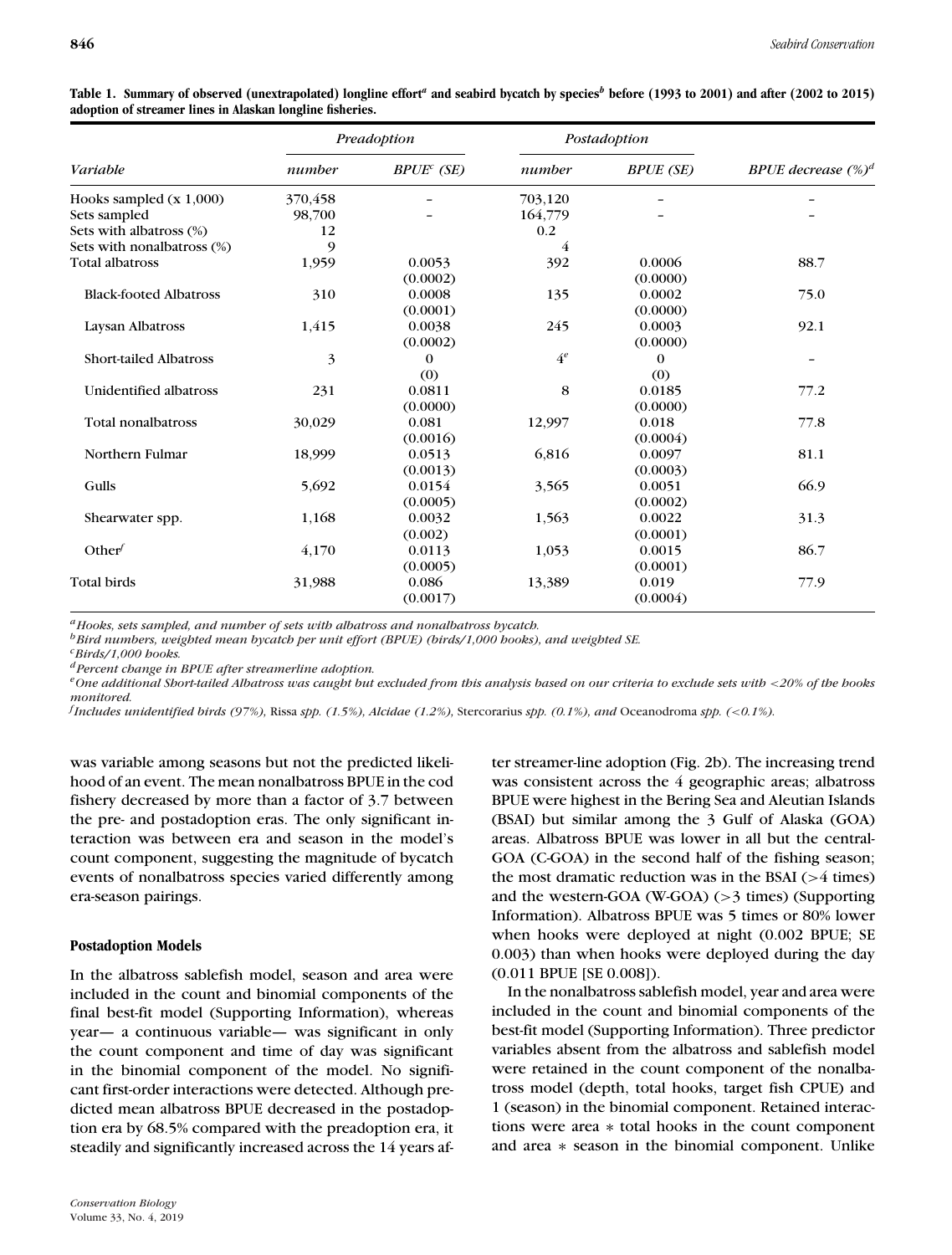

*Figure 2. (a) Major management region of Alaskan longline fisheries and mean annual predicted rate of seabird bycatch overall (black line) (gray shading, 95% CI) and for (b) albatrosses (Laysan, Black-footed, Short-tailed) in the sablefish fishery, (c) nonalbatross species (primarily Northern Fulmar, gulls, and Short-tailed and Sooty Shearwaters) in the sablefish fishery, and (d) overall seabird species in the Pacific cod fisheries after streamer-line adoption (2002 to 2015) (BSAI, Bering Sea and Aleutian Islands; GOA, Gulf of Alaska; W, western; C, central; E, eastern; BS, Bering Sea).*

albatross bycatch, BPUE of nonalbatrosses in the sablefish model showed a curvilinear trend; overall BPUE increased steadily from 2002, peaked at 0.014 BPUE (SE 0.009) in 2008, and declined steadily to a low of 0.007 BPUE (SE 0.002) in 2015 (Fig. 2c). The curvilinear trend was evident across the 4 geographic areas, but the year in which peaks occurred varied by area. In the W-GOA, BPUE matched the overall pattern. Rates in the C-GOA and E-GOA peaked in 2006 and 2007, respectively, and the BSAI peaked in 2012. Nonalbatross BPUE was more than 50% lower in the second half of the fishing season in all areas except the BSAI, where rates were 22% higher in the early season (Supporting Information). Unlike albatross BPUE, time of day was not retained in the final model.

In the nonalbatross Pacific cod model, year, time of day, area, and depth were included in the count and binomial components of the best fit model. Season was significant only in the model's count component (Supporting Information). Two interactions were retained: area ∗ year interaction in both components of the model and area ∗ season in the count component. Although predicted mean nonalbatross species BPUE decreased after adoption by 73% compared with before adoption, like albatrosses in the sablefish fishery, the predicted BPUE of nonalbatross species in the cod fishery steadily and significantly increased in the Aleutian Islands (AI) over time after streamer lines were adopted (Fig. 2d). In contrast, the BS showed a decreasing trend, and the GOA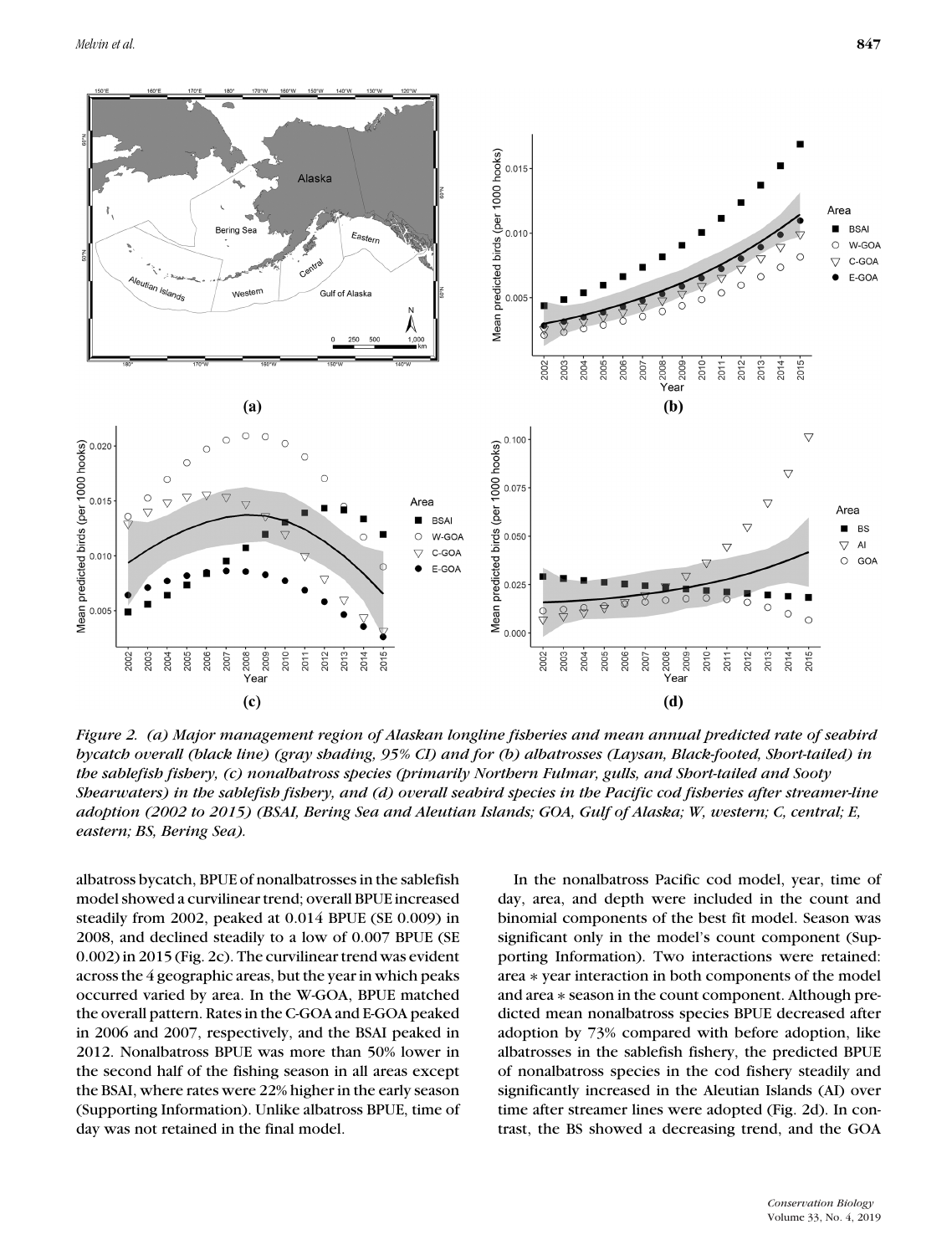| and after (2002 to 2015) adoption of streamer lines in Alaskan longline fisheries. |           |             |               |                                                                  |                                     |                                   |                |                                                                    |              |                                                                                        |                                                                           |                        |
|------------------------------------------------------------------------------------|-----------|-------------|---------------|------------------------------------------------------------------|-------------------------------------|-----------------------------------|----------------|--------------------------------------------------------------------|--------------|----------------------------------------------------------------------------------------|---------------------------------------------------------------------------|------------------------|
|                                                                                    |           |             |               | Preadoption                                                      |                                     |                                   |                |                                                                    |              | Postadoption                                                                           |                                                                           |                        |
|                                                                                    | albatross |             | nonalbatross  |                                                                  | sampled                             | sets with birds<br>$\binom{6}{2}$ |                | albatross                                                          | nonalbatross |                                                                                        | sampled                                                                   | sets with<br>birds (%) |
|                                                                                    |           | <b>BPUE</b> |               | <b>BPUE</b>                                                      | hooks x                             | albatross,                        |                | <b>BPUE</b>                                                        |              | <b>BPUE</b>                                                                            | hooks x                                                                   | albatross,             |
| Target species                                                                     | number    | (B)         | number        | (SE)                                                             | 1,000<br>(sets)                     | nonalbatross                      | number         | (SE)                                                               | number       | $\left($ SE)                                                                           | $1,000$<br>(sets)                                                         | nonalbatross           |
| ₹                                                                                  | 1.959     |             | 0.0053 30,029 | 0.081                                                            |                                     |                                   | 392            | 0.0006 12,997                                                      |              | 0.018                                                                                  |                                                                           |                        |
|                                                                                    |           | (0.0002)    |               | (0.0016)                                                         | 362,948<br>(94,620)                 |                                   |                |                                                                    |              |                                                                                        | $698,040$<br>$(161,504)$                                                  |                        |
|                                                                                    |           |             |               |                                                                  |                                     |                                   |                |                                                                    |              |                                                                                        |                                                                           |                        |
| Sablefish                                                                          | 630       | 0.024       | 942           |                                                                  | 26,209                              | 3, 4                              | 230            |                                                                    | 437          | $\begin{array}{c} (0.0004) \\ 0.014 \\ (0.001) \\ (0.013) \end{array}$                 |                                                                           | 0.9, 1.3               |
|                                                                                    |           | (0.002)     |               |                                                                  |                                     |                                   |                |                                                                    |              |                                                                                        |                                                                           |                        |
| Pacific cod                                                                        | 829       | 0.003       | 27,309        |                                                                  |                                     | 0.7, 11                           | $\frac{16}{1}$ |                                                                    | 11,750       |                                                                                        |                                                                           | 0.07, 5                |
|                                                                                    |           | (0.001)     |               | $\begin{array}{c} 0.036 \\ 0.002) \\ 0.086 \\ 0.002 \end{array}$ | $(13,014)$<br>317,882<br>$(74,832)$ |                                   |                | $\begin{array}{c} 0.007 \\ 0.001) \\ 0.0002 \\ 0.0002 \end{array}$ |              |                                                                                        | $\begin{array}{c} 30,841 \\ (21,275) \\ 650,682 \\ (130,381) \end{array}$ |                        |
|                                                                                    |           |             |               |                                                                  |                                     |                                   |                |                                                                    |              |                                                                                        |                                                                           |                        |
| Turbot                                                                             | 355       | 0.019       | 1,582         | 0.084                                                            |                                     | 3, 8                              | $\overline{2}$ |                                                                    | 699          |                                                                                        |                                                                           | 0.2, 7                 |
|                                                                                    |           | (0.002)     |               | (0.006)                                                          | $18,857$<br>(6,774)                 |                                   |                | $(10010)$ (<0.001)                                                 |              | $\begin{array}{c} (-0.001) \\ 0.048 \\ 0.004) \\ 0.007 \\ 0.007 \\ 0.002) \end{array}$ | 14,413<br>(5,167)<br>2,104<br>(4,681)                                     |                        |
| Halibut $^b$                                                                       | ı         |             |               |                                                                  |                                     |                                   |                |                                                                    | 14           |                                                                                        |                                                                           | 0.1, 0.3               |
|                                                                                    |           |             |               |                                                                  |                                     |                                   |                | (0.001)                                                            |              |                                                                                        |                                                                           |                        |

Table 2. Summary of seabird bycatch" and sampling effort (hooks and sets) by target species recorded by fishery observers for albatrosses and nonalbatross seabird species before (1993 to 2001)

Table 2. Summary of seabird bycatch" and sampling effort (hooks and sets) by target species recorded by fishery observers for albatrosses and nonalbatross seabird species before (1993 to 2001)

showed a subtle curvilinear trend peaking in 2010. In the second half of the fishing season, BPUEs were considerably higher in the BSAI (2 times) and the GOA (1.5 times) compared with the first half of the season, but there was little difference in seasonal BPUE in the AI. Nonalbatross species BPUE was 29.5% lower when hooks were set at night (0.021 BPUE [SE 0.016]) than when they were deployed during the day (0.029 BPUE [SE 0.003]).

## **Time-of-Day Effects**

Mean BPUE per observation of all but 1 seabird species or species grouping were significantly lower (by  $>50\%$ ) for night sets (all target species combined), whereas the mean nighttime CPUE for target and nontarget fish species in the sablefish and cod fisheries were significantly higher (4.7% to 16.6%) relative to daytime sets (Table 3). The positive effects of night setting were most dramatic for the albatrosses and shearwaters, whose BPUEs were >85% lower at night. Similarly, the positive effects on target CPUE were greatest in the cod fishery. Cod nighttime CPUE was 10.6% higher than daytime; however, this was offset by an even higher (16.6%) mean nighttime CPUE of nontarget species. The nighttime CPUE of sablefish and sablefish fishery nontarget fish species were 6.7% and 4.7% (respectively) higher than daytime sets. Among seabirds, Northern Fulmars were the exception— they were caught at significantly higher rates (by 40.4%) at night.

#### **Individual Vessel Effect**

 $^4$ Bird numbers, weighted mean bycatch per unit effort (BPUE) (birds/1,000 hooks) and weighted SE

"Bird numbers, weighted mean bycatch per unit effort (BPUE) (birds/1,000 hooks) and weighted SE.<br><sup>b</sup>Rates calculated using 2013–2015 only.

*bRates calculated using 2013–2015 only.*

In both the sablefish and cod fisheries, seabird bycatch was rare to absent on most vessels. Of monitored vessels from 2013 to 2015 that targeted sablefish (178 vessels) and cod (98 vessels), 28% and 33%, respectively, caught seabirds. Of the vessels with seabird bycatch, a few accounted for a disproportionate share. In the sablefish fishery, 3 vessels accounted for 46% of the 94 albatrosses caught, and in the cod fishery 3 vessels accounted for 78% of the 18 albatrosses caught. The same trend was true for nonalbatross species. 3 vessels accounted for 51% of the 49 birds caught in the sablefish fishery, and 3 vessels accounted for 31% of the 1,524 birds caught in the cod fishery. Our ability to determine whether individual vessels incidentally catch seabirds at anomalously high rates year after year was limited by the fact that few vessels were monitored in sequential years in both the sablefish  $(\sim 18\%)$  and cod  $(\sim 33\%)$  fisheries during this period.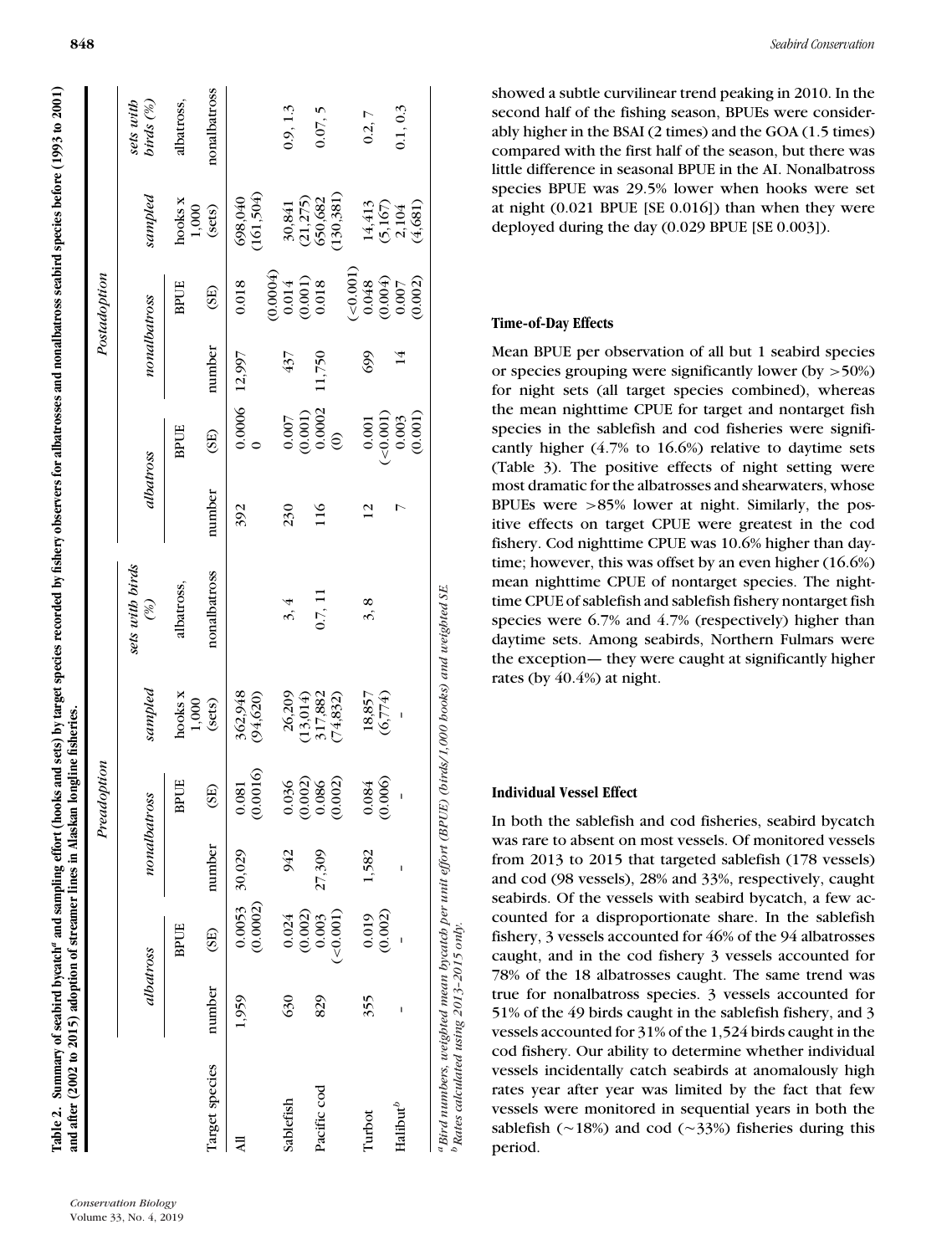**Table 3. Simple mean (SE) seabird bycatch rate (BPUE) (birds/1,000 hooks) by seabird species or species groupings for all target species combined and fish catch per unit effort (CPUE) (kg/1,000 hooks) of target and nontarget fishes in the sablefish and cod longline fisheries for sets made during the day and at night after streamer-line adoption (2002 to 2015).**

|                               | Day              |        | <b>Night</b>     |        |                |               |            |
|-------------------------------|------------------|--------|------------------|--------|----------------|---------------|------------|
| Seabird species               | <i>BPUE/CPUE</i> | SE     | <i>BPUE/CPUE</i> | SE     | Mann-Whitney U | $\mathcal{P}$ | Change (%) |
| All albatrosses               | 0.003            | 0.0002 | 0.000            | 0.0001 | 3380200000     | 0.0000        | $-91.1$    |
| <b>Black-footed Albatross</b> | 0.001            | 0.0002 | 0.000            | 0.0000 | 3373800000     | 0.0000        | $-97.1$    |
| Laysan Albatross              | 0.001            | 0.0001 | 0.000            | 0.0001 | 3376000000     | 0.0000        | $-86.8$    |
| <b>Short-tailed Albatross</b> | 0.000            | 0.0000 | 0.000            | 0.0000 | 3369900000     | 0.3509        | $-93.8$    |
| All nonalbatrosses            | 0.023            | 0.0006 | 0.017            | 0.0007 | 3414800000     | 0.0000        | $-26.7$    |
| Northern Fulmar               | 0.008            | 0.0003 | 0.013            | 0.0006 | 3350000000     | 0.0000        | 40.4       |
| Gulls                         | 0.010            | 0.0005 | 0.003            | 0.0002 | 3404500000     | 0.0000        | $-73.7$    |
| Shearwater spp.               | 0.004            | 0.0002 | 0.000            | 0.0001 | 3397500000     | 0.0000        | $-87.8$    |
| $Other*$                      | 0.002            | 0.0001 | 0.001            | 0.0001 | 337860000      | 0.0000        | $-51.4$    |
| Fish catch                    |                  |        |                  |        |                |               |            |
| Sablefish target              | 273.3            | 1.9    | 292.7            | 3.2    | 42949000       | 0.0000        | 6.7        |
| Sablefish nontarget           | 321.7            | 2.8    | 337.5            | 4.5    | 43448000       | 0.0000        | 4.7        |
| Pacific cod target            | 464.4            | 1.2    | 519.2            | 1.1    | 1836200000     | 0.0000        | 10.6       |
| Pacific cod nontarget         | 144.2            | 0.8    | 161.0            | 0.5    | 1787700000     | 0.0000        | 16.6       |

∗ *Includes unidentified birds (97%),* Rissa *spp. (1.5%), Alcidae (1.2%),* Stercorarius *spp. (0.1%), and* Oceanodroma *spp. (*<*0.1%).*

#### **Discussion**

## **Before versus After Streamer-Line Adoption**

Our case study is unique and revealing in several ways. Alaskan longline fisheries represent one of the few cases where sharp reductions in seabird BPUEs demonstrated in research translated into sharp reductions in seabird BPUEs (77–90%) when results were applied to an active commercial fishery. Comparing the mean bycatch between the pre- and poststreamer-line periods in published reports of total estimated bycatch from fishing effort and BPUE data (Fitzgerald et al. 2008; Eich et al. 2016), we estimate that these reductions in bycatch prevented the mortality of 675 albatrosses/year (1,001 albatrosses/year [SE 155] preadoption versus 326/year [SE 49] post adoption) and 9,399 nonalbatrosses/year (14,845 birds [SE 2,008] preadoption versus 5,446 birds/year [SE 598] postadoption) despite a 47% increase (203,892,000 hooks [SE 9,445,000] preadoption versus 299,825,000 [SE 16,342,000] postadoption) in annual mean fishing effort through 2006, the last year for which total fishing effort was estimated (Supporting Information).

We attribute the rapid adoption of streamer lines and seabird bycatch reduction to several factors. The threat of lost fishing opportunity should a handful of endangered Short-tailed Albatross be caught and the loss of baits to birds motivated fishers to participate in the research and to act quickly on the outcome. At the same time, industry leaders were proactive in calling for required conservation measures in their fisheries and for comprehensive studies to find long-term solutions. The manner in which the initial research program (Melvin et al. 2001) was carried out also played an important role. It was highly collaborative; industry leaders and innovators identified options for testing and were integrally involved in structuring and hosting the research trials; conducted during standard fishing operations; large in scale (>7.5 million hooks in 2 fleets and 8 vessels); and used controls (no deterrent) to yield unambiguous results in 2 years. The research effort was well funded through fishery and wildlife management agencies and had their solid support. Results were shared following each phase of research trails, and industry input was central to formulating subsequent trials and final management recommendations. The streamer-line solution was affordable, safe, and applicable to all vessel classes in this diverse fleet and did not negatively affect CPUE (Melvin et al. 2001). Extensive outreach through industry meetings, fliers, and a video and making streamer lines available to the fleet at no cost all contributed to this outcome.

#### **After Streamer-Line Adoption**

In the 14 years after streamer-line adoption, the magnitude and trends in seabird BPUE varied by target fishery and seabird species groupings. The highest albatross BPUE was in the sablefish fishery – 35 times higher than the cod fishery BPUE and 7 times higher than the turbot fishery BPUE. The sablefish fishery is a deep-water fishery at the continental shelf break in the GOA and AI, where albatrosses are most abundant (Kuletz et al. 2014). The highest BPUE of the nonalbatross species was in the turbot fishery – 3 times that of the sablefish and cod fisheries. The turbot fishery is also a shelf-break fishery, but centered in the northern BS where Laysan albatross and black-footed albatross are relatively uncommon (Eich et al. 2016). Alaskan longline fisheries were a composite of target fisheries with unique seasons and fishing grounds, which means each fishery encounters and interacts differently with the seabird species attending fishing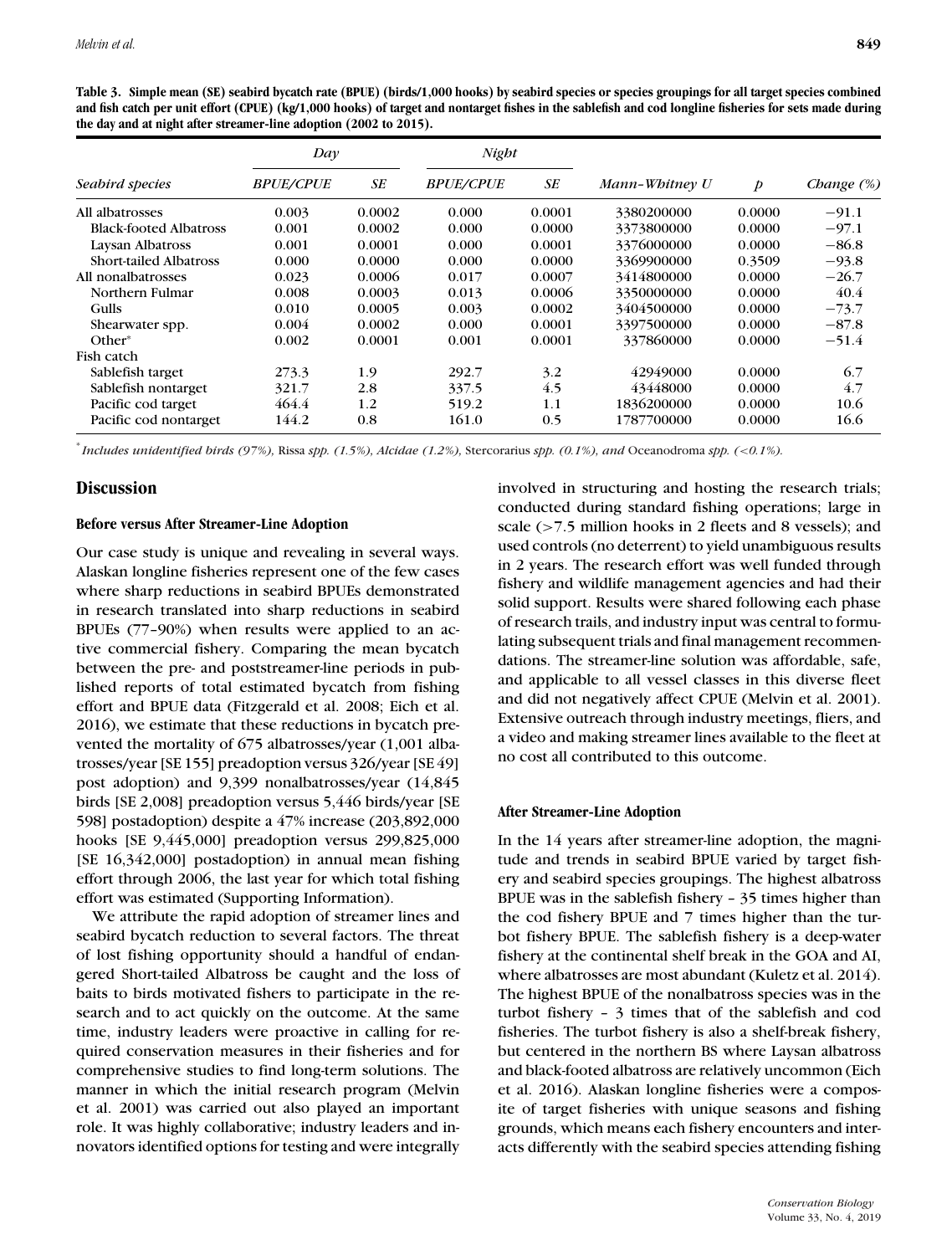operations. Consequently, analysis of BPUE for Alaskan fisheries are best conducted at the target-fishery level in order to detect meaningful trends.

Despite sharp declines in seabird bycatch following the adoption of streamer lines, albatross BPUE in the sablefish fishery and nonalbatross species bycatch in the cod fishery showed a significant increasing trend over time after streamer-line adoption. Although these trends are alarming, the highest mean rates in 2015 remained 3 (0.012 albatrosses BPUE) and 2 times lower (0.042 nonalbatross species BPUE) than that of the mean BPUE preadoption in the sablefish (0.036 BPUE) and cod (0.086 BPUE) fisheries, respectively. The increasing trend in albatross BPUE in the sablefish fishery was consistent across all 4 management areas, suggesting a pervasive, area-independent driver. In the sablefish fishery the annual bycatch trends of nonalbatross species varied in all areas and were uncoupled to trends in albatross BPUE, suggesting that in the same fishery albatrosses and nonalbatross species were responding to different forces. Although area and season were significant in nearly all our models, a clear pattern suggesting a coherent timearea management strategy across these fisheries was not evident (Supporting Information).

An explanation for the increasing trends in albatross bycatch was also not readily evident from our results. We suspect the few reported bycatch mortalities of Shorttailed Albatross after adoption (none until 2009 and 4 in 14 years, all in the cod fishery) may have led to a lessening of the urgency that prevailed in 2002. Over time, this, and possibly a lessening of the awareness of the need for seabird conservation, may have led to streamer lines not being deployed to specifications. Accordingly, a program of port-based outreach and free streamer-line distribution was renewed in 2015 to address this possibility. Other possibilities include a wider range of vessels in the observer program starting in 2013, changes in the distribution of fishing effort, reduced natural prey for seabirds, or seabirds habituating to streamer lines. Continued adaptive management of the fishery is essential to ensure seabird conservation is maintained.

Night setting is an accepted best practice to prevent seabird bycatch in longline fisheries globally (e.g., Løkkeborg 2011). However, few researchers considered the impact of night setting on the CPUE of target fishes. We found that night setting reduced BPUE of most seabird species and increased CPUE of target fish species, sablefish and cod. The BPUE of Northern Fulmar, the bird most caught in Alaskan longline fisheries, was the only seabird in this assemblage caught at significantly higher rates (by 40%) during night sets. Higher Northern Fulmar bycatch at night is consistent with Northern Fulmar bycatch in the cod fishery (Melvin et al. 2001), a finding that led fishery managers to eliminate night setting as a seabirdbycatch reduction measure in Alaskan longline fisheries. Higher BPUE of a seabird species at night versus during

the day may be unique to Northern Fulmar in Northern Hemisphere fisheries and supports the contention that best practice recommendations should be area and fishery specific (Gladics et al. 2017).

# **Management and Conservation Implications**

Night setting presents trade-offs. Although it is compelling that night setting reduced bycatch of most seabirds and increased CPUE of target fishes, several factors limit the potential of night setting as a conservation measure. The first is that an increase in Northern Fulmar and nontarget fish species bycatch during night setting fails to meet our basic criterion for best practice measures— reduce seabird bycatch without increasing the bycatch of other species. The second factor is that in high-latitude fisheries, such as those in Alaskan waters, hours of darkness are few from late Spring to early Fall, when effort peaks for sablefish and halibut, the fisheries with the highest albatross BPUE. The best application of night setting in Alaskan waters could be voluntary implementation in areas where endangered Short-tailed Albatross are present or when albatrosses dominate the seabird assemblage and Northern Fulmars are few. This trade-off between the conservation of species of special conservation concern, the albatrosses, versus an abundant species with minimal conservation concern, Northern Fulmar, creates a challenge to fishery managers. In a fishery where the take of 6 Short-tailed Albatrosses could close a US\$300 million fishery with over 1,000 vessels, managers might opt for albatross conservation as the overriding priority.

Conservation measures should be fishery specific. What is unique to the Alaskan longline fisheries is that seabird conservation was achieved using a single technical measure—streamer lines. This stands in contrast to the Convention for the Conservation of Antarctic Marine Living Resources (CCAMLR) demersal longline fishery for Patagonian toothfish (*Dissostichus eleginoides*), the iconic fishery in which best practices for preventing seabird bycatch in demersal longline fisheries were pioneered. In that fishery, seabird bycatch decreased sharply when seasonal closures to prohibit fishing during the seabird-breeding season were added to technical measures (streamer lines, line weighting, night setting) that had been in place for several years (Waugh et al. 2008). In contrast, sharp declines in seabird BPUE in Alaskan longline fisheries occurred almost immediately following research and without requirements for night setting, line weighting, or seasonal closures. We found that in Alaska seasonal closures are unlikely to contribute to bycatch reductions and that night setting presents unwelcomed trade-offs. Experimental research in the Alaskan fisheries has consistently demonstrated that combining streamer lines with line weighting did not further reduce the BPUE of albatrosses and other surface-foraging birds relative to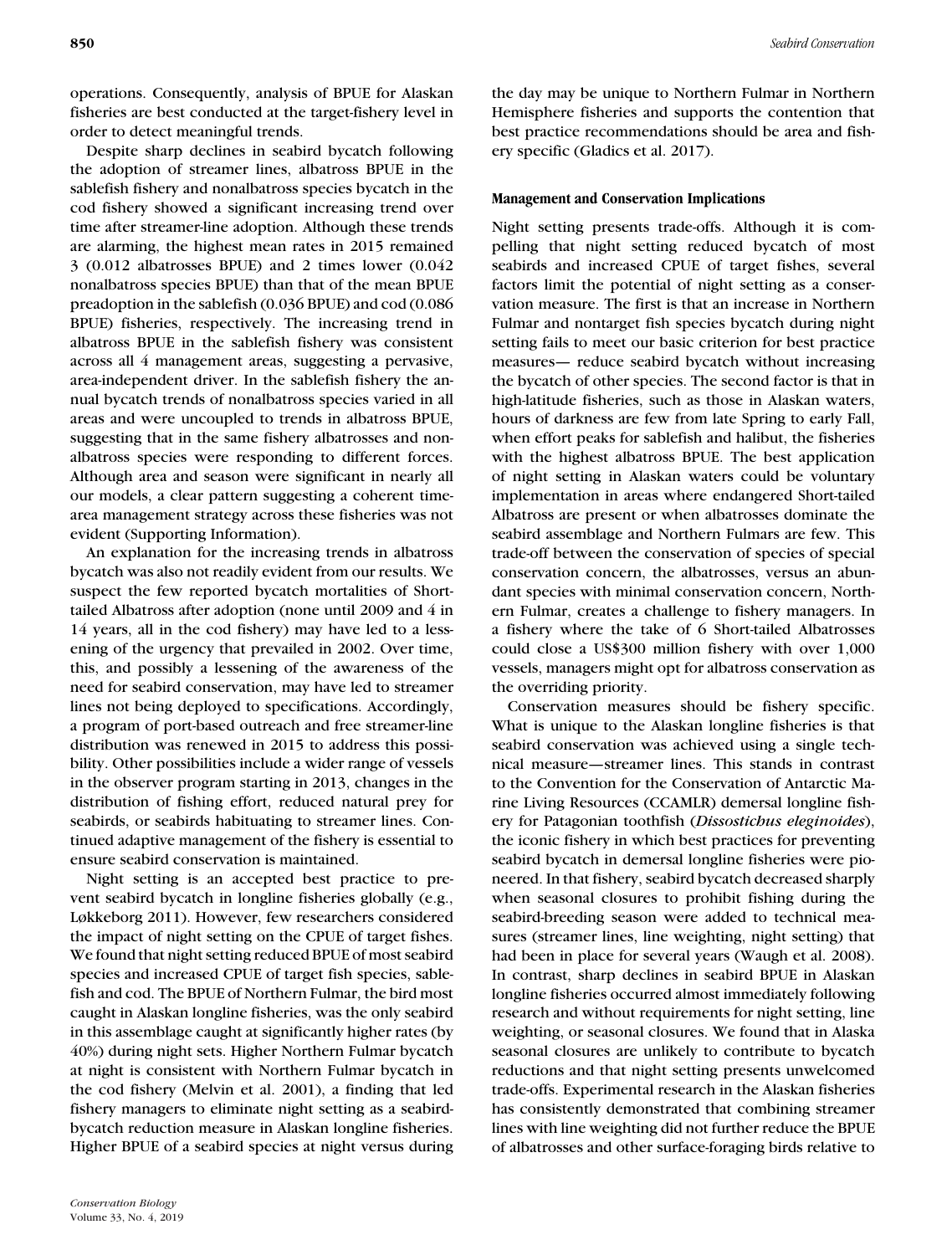streamer lines alone (Melvin et al. 2001; Dietrich et al. 2008).

Differences between the Alaskan and CCAMLR fisheries may be explained by differences in the composition of the seabird assemblage interacting with these fisheries. In the southern oceans, a greater diversity of albatrosses and petrels attend fishing operations, which overlap the foraging grounds of many of these birds when they are breeding. Also, most birds in the southern oceans assemblage can access baited hooks farther below the surface than birds that attend vessels in Alaskan waters. These factors make the Southern Hemisphere seabird assemblage more difficult to deter, thus requiring a multiple conservation measures to successfully prevent fishery mortalities. These collective observations strongly suggest that conservation measures should be tailored to specific fisheries and that universal best practice prescriptions should be the starting point for fisheries specific vetting via experimental research and adaptive management.

Two earlier studies exploring drivers of seabird BPUE in Alaskan longline fisheries show that vessel was most influential factor explaining variation in seabird BPUE (Dietrich et al. 2009; Dietrich & Fitzgerald 2010). Our analysis identified 3 vessels that accounted for 46% to 78% of the albatross bycatch and 31% to 51% of the nonalbatross species bycatch over 3 years, depending on the fishery. The reasons for anomalously high BPUE by these vessels are unknown. We posit that the greatest potential to further reduce seabird bycatch in Alaskan longline fisheries lies with reducing the BPUE on individual vessels with high BPUE. Although this could possibly be achieved through punitive measures, we suggest nonpunitive measures, such as outreach and education, aimed at these vessel operators be a first step. It could be that the operators of vessels with high BPUE are unaware of their performance relative to their peers and may lack understanding of the need for seabird conservation or how best to achieve it. Given most vessels do not catch birds, this strategic outreach approach could direct scarce resources to where they are most needed.

Our findings strongly suggest that routine analysis and reporting of observed seabird BPUE by target fishery is central to detecting trends and reducing or maintaining reductions in seabird bycatch, independent of changes in fishing effort. With routine reporting, corrective actions can be identified and taken quickly. Estimating total bycatch of a species is also important to assess populationlevel effects, but these extrapolations are less reliable in detecting trends because of large uncertainty in the number of hooks deployed. Ultimately, however, both BPUE and estimates of total bycatch by species or species group are needed to evaluate seabird conservation in a fishery. The increasing trend in BPUE of albatrosses and nonalbatross species in 2 different fisheries following sharp reductions in overall BPUE allowed us to alert fleets and fishery managers so that corrective measures could be pursued.

Although we could not definitively identify the reasons for the increase in BPUE in two fisheries following streamer-line adoption, we believe continued outreach to fleets on the need for seabird conservation, changing trends in BPUE in their fisheries, and techniques to reduce seabird bycatch could stabilize and reverse these unwelcome trends. As fishing crews turnover and Short-tailed Albatross populations grow, the risk that small incidental bycatch limits may be exceeded could increase. Ongoing research and outreach is fundamental to minimizing these risks and keeping seabird conservation awareness a constant in fishing operations.

## **Acknowledgments**

We thank the North Pacific Observer Program for providing data and for ongoing support; the hundreds of observers who collected these data; T. Cardoso for providing modeling advice; A. Gladics for assistance with data management; 3 anonymous reviewers for comments that improved the manuscript; The David and Lucile Packard Foundation and The National Fish and Wildlife Foundation for funding; and Washington Sea Grant for supporting E.F.M. The findings and conclusions in this article are those of the authors and do not necessarily represent the views of the National Marine Fisheries Service.

## **Supporting Information**

Definitions of model variables (Appendix S1); variables tested in zero-inflated negative binomial models by target species and seabird groupings (Appendix S2); final and competing 0-inflated negative binomial models with associated  $\triangle$ AICs for the full time series (Appendix S3); final and competing 0-inflated binomial models with associated  $\triangle$ AICs after streamer-line adoption (Appendix S4); estimated annual total bycatch of albatrosses, nonalbatrosses, and total birds and fishing effort before and after adoption of streamer lines (Appendix S5); and mean predicted BPUEs by major fisheries management area and season (Appendix S6) are available online. The authors are solely responsible for the content and functionality of these materials. Queries (other than absence of the material) should be directed to the corresponding author.

#### **Literature Cited**

ACAP (Agreement for the Conservation of Albatrosses and Petrels). 2010. Report of the fifth meeting of the advisory committee of the agreement on the conservation of albatrosses and petrels. ACAP, Hobart, Tasmania.